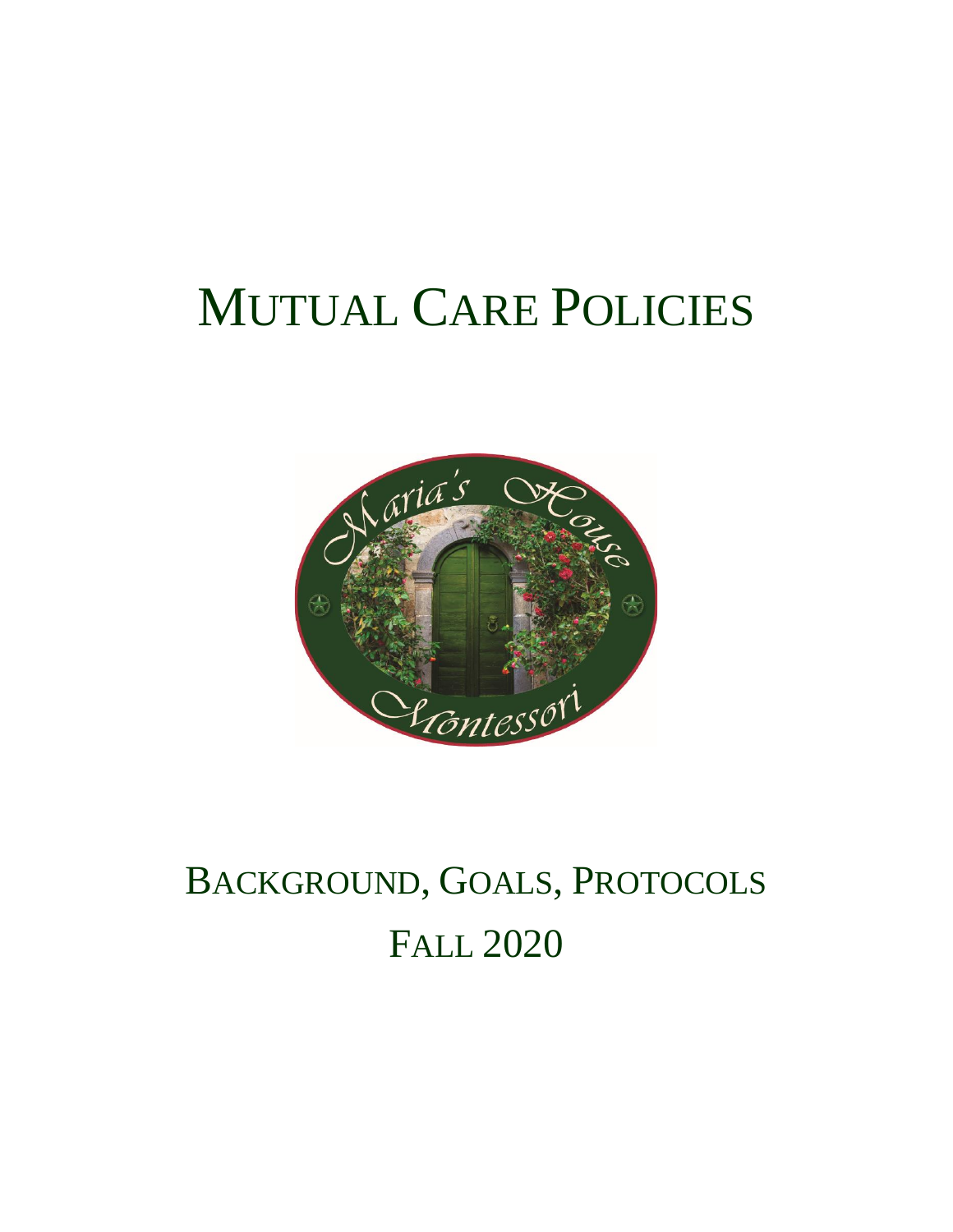

#### MUTUAL CARE POLICIES BACKGROUND, GOALS AND CURRENT PROTOCOLS - FALL 2020

#### **BACKGROUND**

On January 30, 2020, one month after reporting opening an investigation into "an unknown pneumonia from an unidentified source," the World Health Organization declared a global health emergency around what was then known as "novel coronavirus". The first identified US case had appeared in Washington state nine days prior, an otherwise healthy 30 year old Snohomish County man who sought medical help for "severe flu symptoms." On February 6, Patricia Dowd of Santa Clara, California became the first known US fatality. A former high-school athlete in good health and with no known conditions, Patricia was 57 years old when she passed away after five days of what she told her brother were "flu-like symptoms."

On March 23, COVID-19 claimed former Texas A&M point guard Dave Edwards in New York City. At 48, Edwards was known to be in great shape, and was still a fierce competitor on the court. His singleseason assist record with the Aggies still stands.

Around the globe, internationally known researchers and epidemiologists widely agreed that COVID-19 was an "aggressive" and "highly contagious" disease that "would require great caution to avoid a global public-health crises."

In April, Dr. Richard Martinello and other epidemiologists from Yale Medicine began releasing datasummaries and guidance addressing the significant threats posed by COVID-19. In June, the US CDC released risk assessments for public gatherings, youth sports, group activities and the prospect of schoolre-openings based on current data. Large scale educational institutions acting as hubs for greater than fifty families in buildings with sub-standard air-handling equipment, inadequate natural ventilation, common spaces, shared staff and barely acceptable cleaning practices were placed in the highest risk category for potential community transmission.

Meanwhile, public health experts throughout the world worked on protocols that could be employed by small-scale early-childhood centers, deemed essential to researchers, front-line workers and any prospect of long-term economic recovery.

Granted an essential-service exception by the Commonwealth of Pennsylvania in April of 2020, the directors and board of Maria's House Montessori developed our own Mutual Care Protocols, trained a small, sequestered team, consulted with our families individually and reopened to children of essential workers on May 4. Our evaluation and improvement of our practice through consultation and comparative study has been ongoing since that time.

#### **CURRENT PERSPECTIVE**

Today marks nine months since the WHO publicly declared an international emergency. After a period of worldwide decline in infection and mortality rates last spring, the direct result of temporary public gathering space closures, mandatory masks regulations, travel restrictions and other similar measures. For a period of time, we agreed to tolerate inconvenience together rather than to risk lives needlessly. COVID-19 continues to be easily transmitted through intake of the aerosolized virus (cough, sneeze, exhalation). It also continues to be as aggressive and as deadly as the WHO and CDC initially predicted.

As in other countries with divided or inconsistent responses to the disease, the United States is now experiencing an infection rate higher than at any point in the previous year. As conflicted as the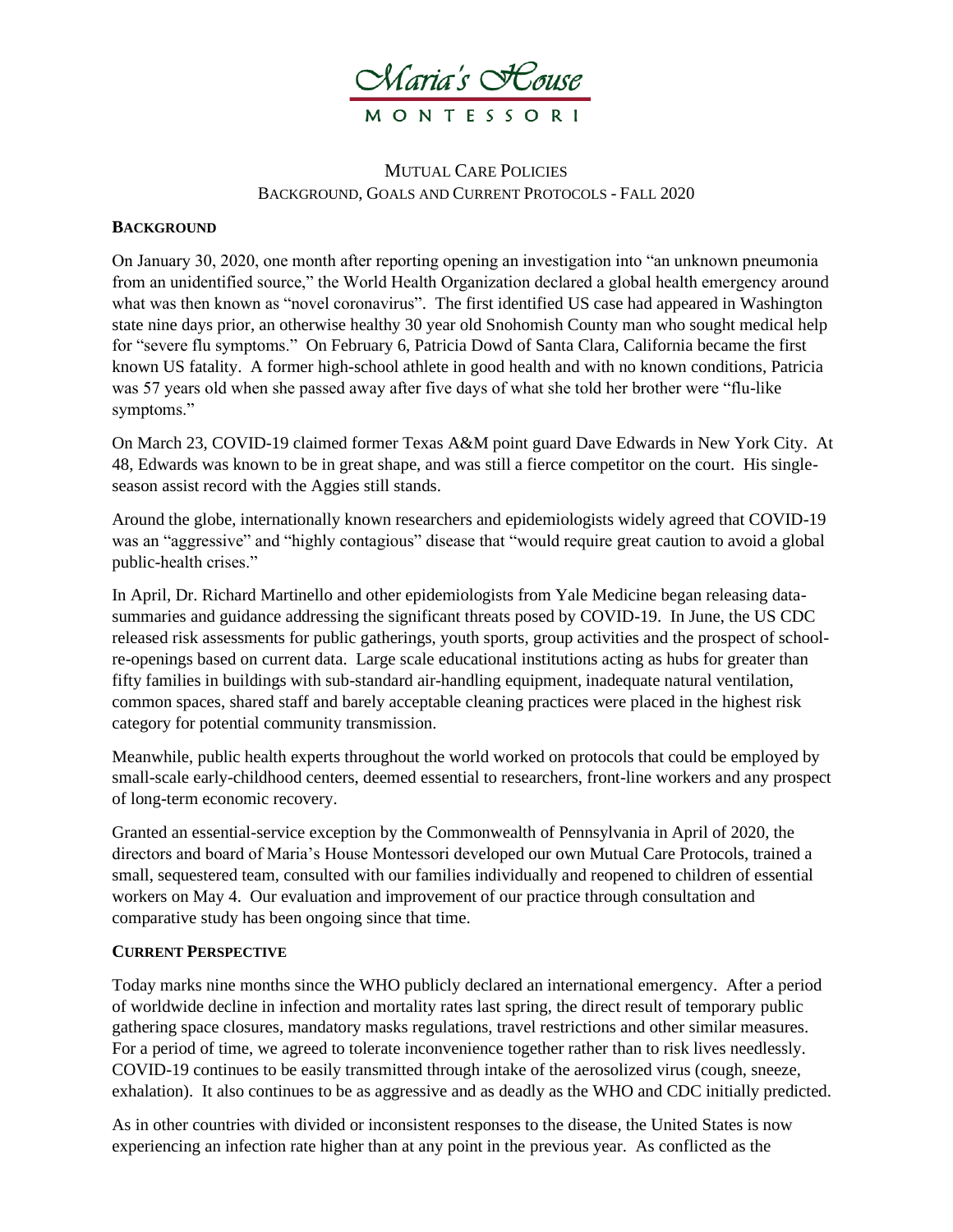organization has been since August, the US CDC itself released a report just last week stating that in their assessment "the actual number of COVID related deaths in the United States is over 300,000." Just last week, the Center's Dr. Julian Kelley and other researchers quietly released a report indicating that COVID-19 can indeed be transmitted through brief exposure and citing an August 2020 case involving a Vermont correctional officer (CDC MMWR - *Weekly* / October 30, 2020 / 69(43);1569–1570). As epidemiologists from UC Berkeley to Oxford have contended from beginning, the notion of  $\leq 6$  for  $>15$ minutes is indefensible in the face of actual data.

#### **GOALS**

At Maria's House, whatever good fortune we may have experienced thus far has been a direct result of the full, conscious and transparent cooperation that exists between our faculty, directors and parents along with the constant understanding and support of our extended family members. For this brief period in our shared history, none of us get to do exactly what we want, how we want, when we want. Human beings have a remarkable capacity for altruism, setting aside our own immediate whims for the greater good. This experience has given us all the opportunity to work that inner muscle, tempering our wills in the fire of concern, creating alternatives, and ensuring that all of us walk safely to the other side of the pandemic. We intend to greet the spring together.

With faith in one another, these are the goals that we share as a Montessori community:

- To eliminate all avoidable community transmission risk from our program floor
- To employ best practices regarding intake, daily program operation and House cleaning
- To ensure that the children on our program floor are not knowingly exposed to high-risk situations indirectly

Premature resumption of unchecked group activity nationwide has produced a predictable result. Whatever seemingly practical arguments can be made for those gatherings, the directors and board of Maria's House choose to stand with the thousands of early-childhood organizations nationwide who recognize our responsibility to protect the children and families of our community to the greatest extent possible, relying on each adult associated with our House to do the same.

#### **FALL 2020 EXPOSURE PROTOCOL**

Our current approach relies on our ability to minimize community transmission risk within our cohort. We make a distinction between possible exposure and direct exposure. As of now (October 30), the shared isolation and quarantine protocols for Maria's House are as follows:

| <b>RISK</b>              | <b>EXAMPLE</b>                                                              | <b>RESPONSE</b>   | <b>RESOLUTION</b>                                       | <b>TIME PERIOD</b>                                                         |
|--------------------------|-----------------------------------------------------------------------------|-------------------|---------------------------------------------------------|----------------------------------------------------------------------------|
| <b>Possible Exposure</b> | Infection at<br>workplace. school,<br>etc. of child or<br>household member  | Isolation         | No additional cases at<br>workplace / school<br>Testing | 2 days<br>(presuming)<br>negative test and<br>no additional<br>infections) |
| <b>Probable Exposure</b> | Infection of<br>associate, teacher,<br>etc. of child or<br>household member | <b>Ouarantine</b> | Testing                                                 | 14 days                                                                    |

We talk with our parents and staff members individually. We know that you're careful about these issues. We need your help to do our part, your concern for the vulnerable members of our community, and your patience as we deal with each new situation carefully and thoroughly. None of us has been here before. We look forward to not having to think about this quite so much. Until then, we'll keep one another safe.